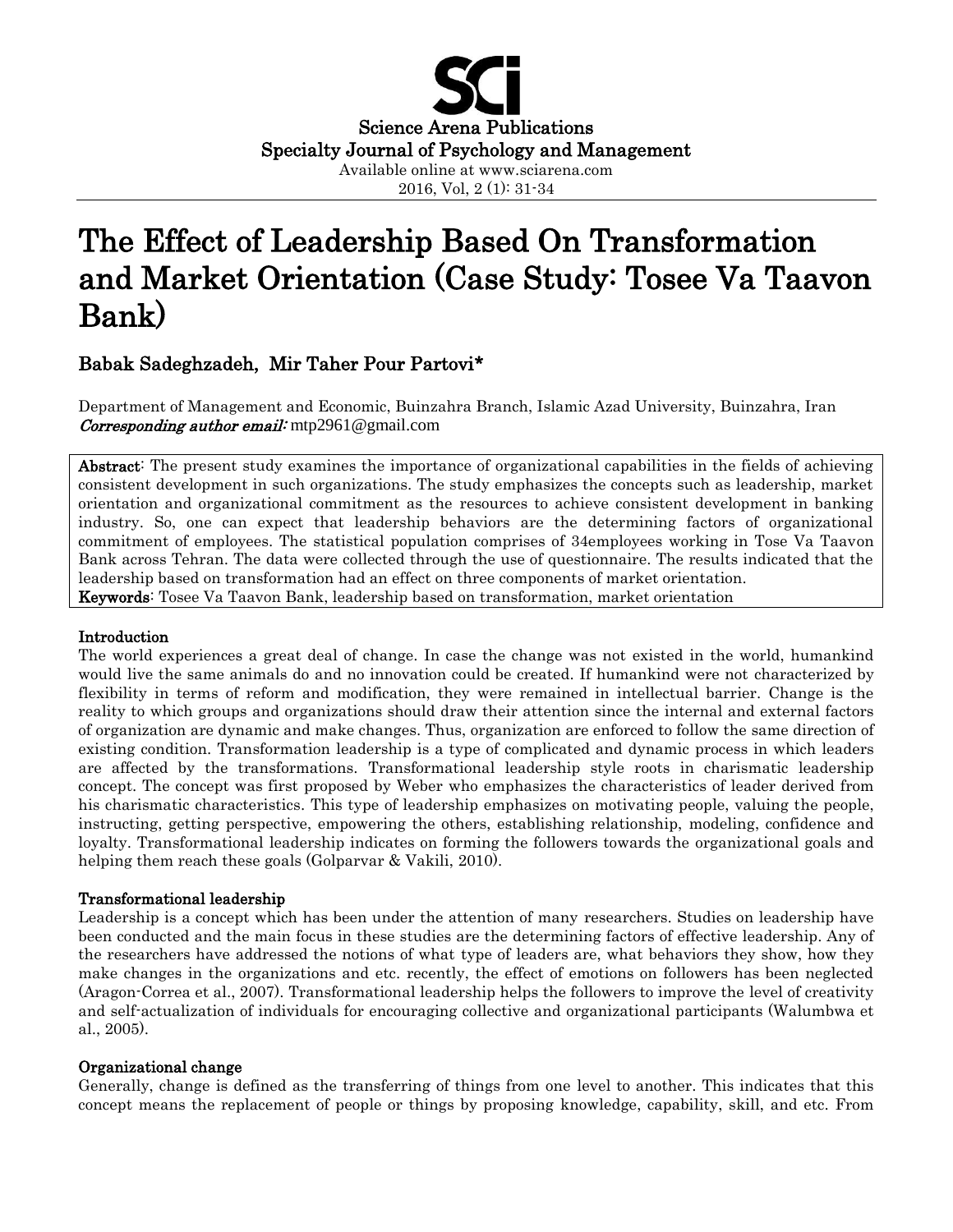one provision to another. Change means organizational activities are converted to different situation (Mogimi, 2006).

### Market orientation

Market orientation is the core of management and solution of modern marketing. The business which improves the market orientation will lead to the improvement of market performance. Achieving supreme performance in organization lies in crating the competitive advantage and offering consistent value for customers. Such an affair enforces the organization to pave the way for essential behaviors. One can say that market orientation is the notion that provide effective behaviors to create value for customers and better performance. Market orientation involves customer orientation, competitor orientation and inter-task cooperation as well as long0term focus and benefit-making (Golipor, Hagigi., & Yarari, 2011).

| Variables                      | Questions | Factor values | Cronbach alpha |  |
|--------------------------------|-----------|---------------|----------------|--|
| Transformational<br>leadership | Item 1    | 0.827         | 0.73           |  |
|                                | Item 2    | 0.939         |                |  |
|                                | Item 3    | 0.840         |                |  |
|                                | Item 4    | 0.468         |                |  |
|                                | Item 5    | 0.793         |                |  |
| Customer orientation           | Item 6    | 0.799         |                |  |
|                                | Item 7    | 0.792         |                |  |
|                                | Item 8    | 0.823         | 0.78           |  |
|                                | Item 9    | 0.674         |                |  |
|                                | Item 10   | 0.491         |                |  |
|                                | Item 11   | 0.840         |                |  |
|                                | Item 12   | 0.843         | 0.81           |  |
| Competitor                     | Item 13   | 0.374         |                |  |
| orientation                    | Item 14   | 0.852         |                |  |
|                                | Item 15   | $-0.496$      |                |  |
| Inter-task cooperation         | Item 16   | 0.604         |                |  |
|                                | Item 17   | 0.875         | 0.86           |  |
|                                | Item 18   | 0.774         |                |  |
| Organizational<br>commitment   | Item 19   | 0.646         |                |  |
|                                | Item 20   | 0.831         |                |  |
|                                | Item 21   | 0.890         | 0.79           |  |
|                                | Item 22   | 0.655         |                |  |
|                                | Item 23   | 0.909         |                |  |

Table 1. The results of measuring models and research structural model

#### Competitor orientation

Competitor orientation is defined as the weak, strong points, capabilities and strategy of rivals and responding to the activities of competitors. Competition-based organization is the one which sets its performances and activities based on the actions and reactions. In such a situation, the competitor orientation company devotes its energy and time on prosecuting the movements of market and tries to find the policies over which it can have control. The organization trains its marketers to get the standby mode and monitor their weak points (Rahimnia, Kafashor., Porreza, 2013).

### Inter-task cooperation

Inter-tsk cooperation means employing the organizational resources simultaneously in order to create value for customers'' targets. Every individual possesses capability to create value for the customer, value creation for customer is both the responsibility of marketing and the other sectors should cooperate I crating value. Hence, inter-task cooperation involves formation of information, distribution of information and integrated use of organizational resources (Amirkafi & Hashemi, 2012).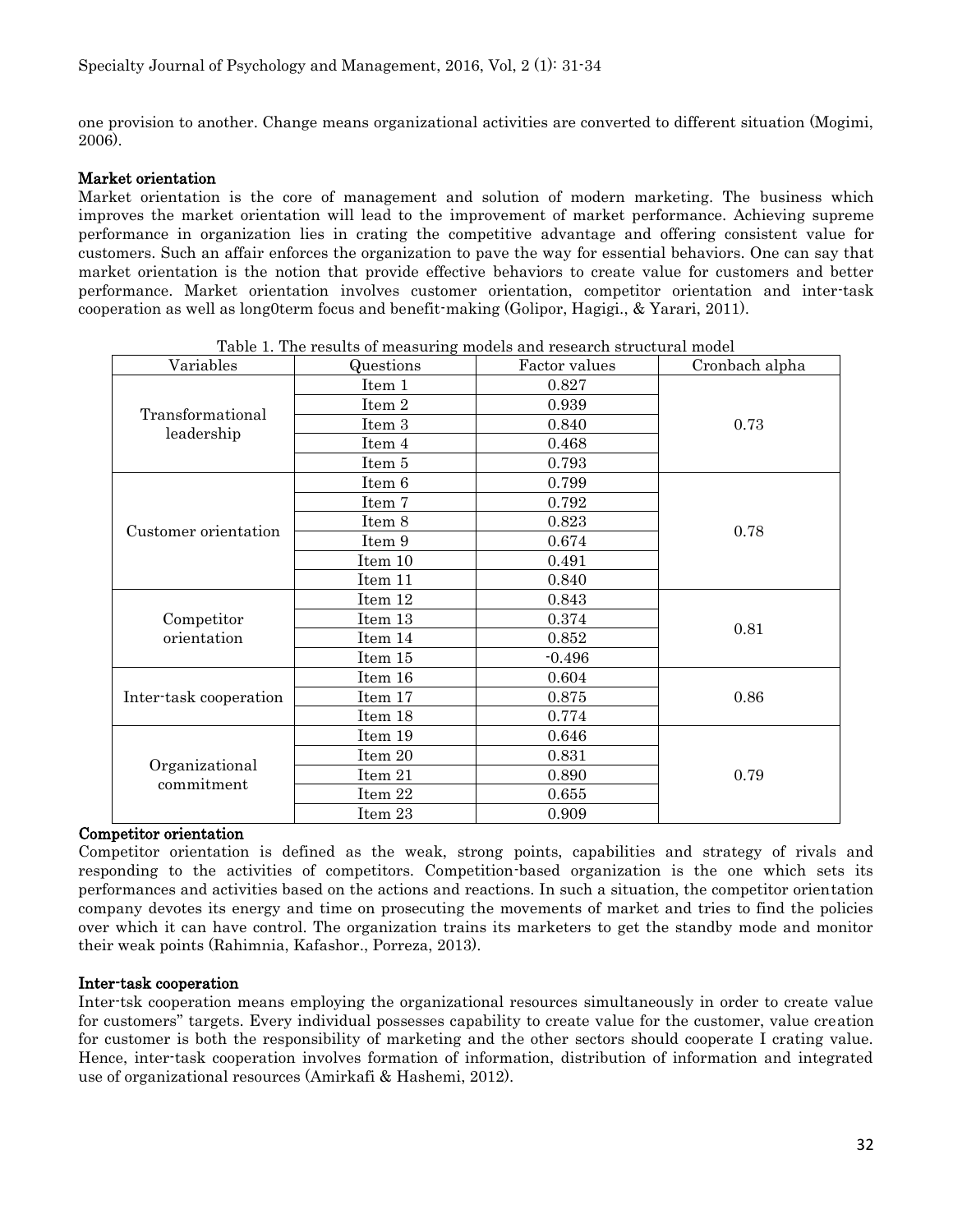#### Definition of customer orientation

Customer satisfaction, customer loyalty, customer preservation, customer knowing, customer confidence, customer respect are the terms used in this regard. Putting into other words, customer orientation involves the addressing of needs and expectations of customers. Contrarily, customer non-satisfaction means the event of customer interpretation of what has not been addressed (Sarmad, 2001).

### Design of the study

The study is survey, applied and descriptive in terms of design, goal and quality of data collection. The statistical population comprised of 3800 employees working in Tehran Tosee Va Taavon Bank and the sample size was determined as 348. Using Cronbach alpha coefficient was estimated as 0.84 which shows a strong command of reliability.

#### Inferential statistics

Regarding the factor values and internal consistency of research items, the validity of each construct is confirmed and this indicates that each of the variables has been measured well.

#### The structural model

Having excluded the afore mentioned questions which were demonstrated by less factor value, the structural model was developed for the research variables (fig 2). Figure 3 presents the structural model in PLS algorithm form.



Figure 1. Structural model of the study (bootstrapping mode)



Figure 2. Structural model of study (LS algorithm mode)